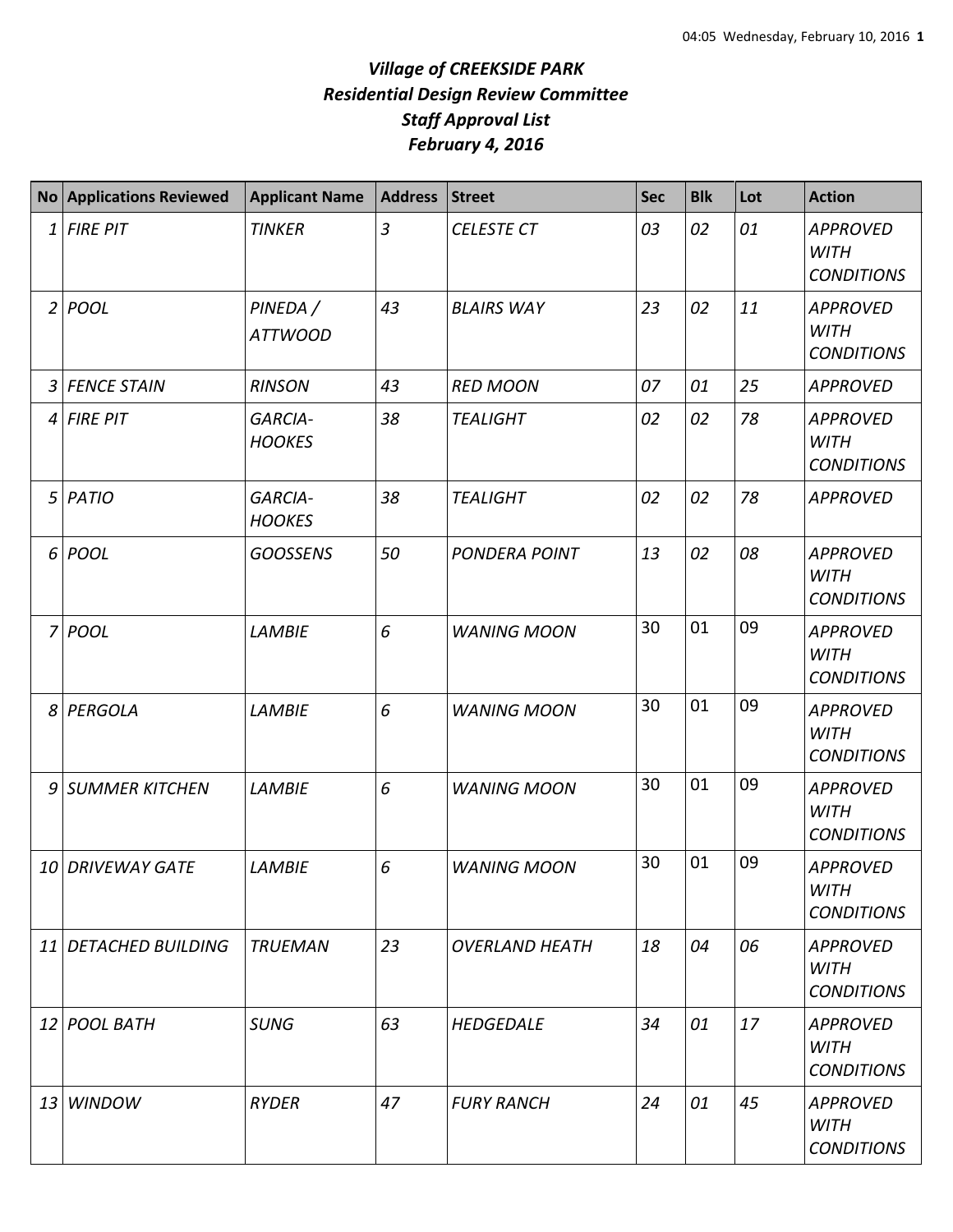## *Village of CREEKSIDE PARK Residential Design Review Committee Staff Approval List February 4, 2016*

| <b>No</b> | <b>Applications Reviewed</b> | <b>Applicant Name</b>              | <b>Address</b> | <b>Street</b>         | <b>Sec</b> | <b>Blk</b>     | Lot | <b>Action</b>                                       |
|-----------|------------------------------|------------------------------------|----------------|-----------------------|------------|----------------|-----|-----------------------------------------------------|
|           | 14 <i>POOL</i>               | VAN OOST                           | 26             | <b>LAKE REVERIE</b>   | 17         | 01             | 07  | <b>APPROVED</b><br><b>WITH</b><br><b>CONDITIONS</b> |
|           | 15 SCREENED PATIO            | <b>WOOD</b>                        | 51             | <b>LAKE VOYAGEUR</b>  | 18         | 02             | 11  | <b>APPROVED</b>                                     |
|           | 16 DRIVEWAY PAVING           | <b>CONCEPCION</b>                  | 19             | <b>S SAGE SPARROW</b> | 11         | 03             | 09  | <b>APPROVED</b>                                     |
|           | 17 PERGOLA ROOF              | <b>CECCOVILLI</b>                  | 110            | <b>PINTO POINT</b>    | 12         | 01             | 66  | <b>APPROVED</b><br><b>WITH</b><br><b>CONDITIONS</b> |
| 18        | <b>TREE REMOVAL</b>          | <b>RADICE</b>                      | 103            | <b>GILDWOOD</b>       | 13         | 01             | 34  | <b>APPROVED</b><br><b>WITH</b><br><b>CONDITIONS</b> |
|           | $19$ POOL                    | <b>HUMMEL</b>                      | 23             | <b>N CURLY WILLOW</b> | 15         | 02             | 05  | <b>APPROVED</b><br><b>WITH</b><br><b>CONDITIONS</b> |
|           | <b>20 SUMMER KITCHEN</b>     | <b>HUMMEL</b>                      | 23             | <b>N CURLY WILLOW</b> | 15         | 02             | 05  | <b>APPROVED</b><br><b>WITH</b><br><b>CONDITIONS</b> |
|           | 21 PERGOLA                   | <b>ORDONEZ-</b><br><b>CALDERON</b> | 94             | <b>WYATT OAKS</b>     | 22         | $\overline{2}$ | 57  | <b>APPROVED</b>                                     |
|           | 22 PATIO COVER               | <b>ZESUT</b>                       | 75             | <b>N SWANWICK</b>     | 03         | 01             | 12  | <b>APPROVED</b><br><b>WITH</b><br><b>CONDITIONS</b> |
|           | 23 PERGOLA                   | <b>ZESUT</b>                       | 75             | <b>N SWANWICK</b>     | 03         | 01             | 12  | <b>APPROVED</b><br><b>WITH</b><br><b>CONDITIONS</b> |
|           | <b>24 SUMMER KITCHEN</b>     | <b>ZESUT</b>                       | 75             | <b>N SWANWICK</b>     | 03         | 01             | 12  | <b>APPROVED</b><br><b>WITH</b><br><b>CONDITIONS</b> |
|           | $25$ FIRE PIT                | <b>ZESUT</b>                       | 75             | <b>N SWANWICK</b>     | 03         | 01             | 12  | <b>APPROVED</b><br><b>WITH</b><br><b>CONDITIONS</b> |
|           | $26$ PATIO                   | <b>ZESUT</b>                       | 75             | <b>N SWANWICK</b>     | 03         | 01             | 12  | <b>APPROVED</b>                                     |
|           | 27 PLAY STRUCTURE            | AMAYA                              | 30             | <b>PRISM POINT</b>    | 18         | 01             | 68  | <b>APPROVED</b>                                     |
|           | 28 PERGOLA                   | <b>MELO</b>                        | 75             | N VICTORIANA          | 07         | 01             | 19  | <b>APPROVED</b><br><b>WITH</b><br><b>CONDITIONS</b> |